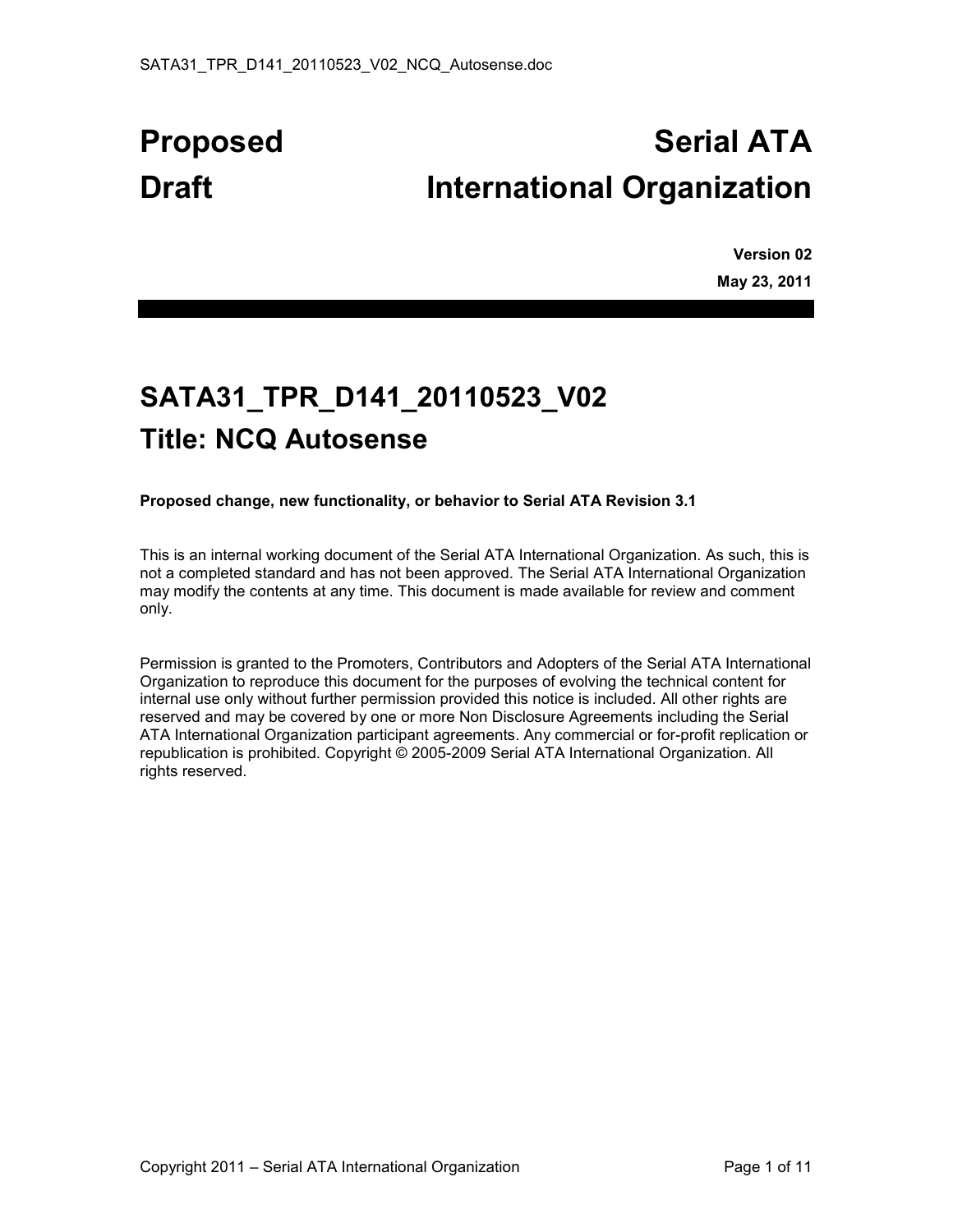This Draft Specification is NOT the final version of the Specification and is subject to change without notice. A modified, final version of this Specification ("Final Specification") when approved by the Promoters will be made available for download at this Web Site: http://www.serialata.org.

THIS DRAFT SPECIFICATION IS PROVIDED "AS IS" WITH NO WARRANTIES WHATSOEVER, INCLUDING ANY WARRANTY OF MERCHANTABILITY, NON-INFRINGEMENT, FITNESS FOR ANY PARTICULAR PURPOSE OR ANY WARRANTY OTHERWISE ARISING OUT OF ANY PROPOSAL, SPECIFICATION, OR SAMPLE. Except for the right to download for internal review, no license, express or implied, by estopple or otherwise, to any intellectual property rights is granted or intended hereunder.

THE PROMOTERS DISCLAIM ALL LIABILITY, INCLUDING LIABILITY FOR INFRINGEMENT OF ANY PROPRIETARY RIGHTS, RELATING TO USE OF INFORMATION IN THIS DRAFT SPECIFICATION. THE PROMOTERS DO NOT WARRANT OR REPRESENT THAT SUCH USE WILL NOT INFRINGE SUCH RIGHTS.

THIS DOCUMENT IS AN INTERMEDIATE DRAFT FOR COMMENT ONLY AND IS SUBJECT TO CHANGE WITHOUT NOTICE.

\* Other brands and names are the property of their respective owners.

Copyright © 2005-2011 Serial ATA International Organization. All rights reserved.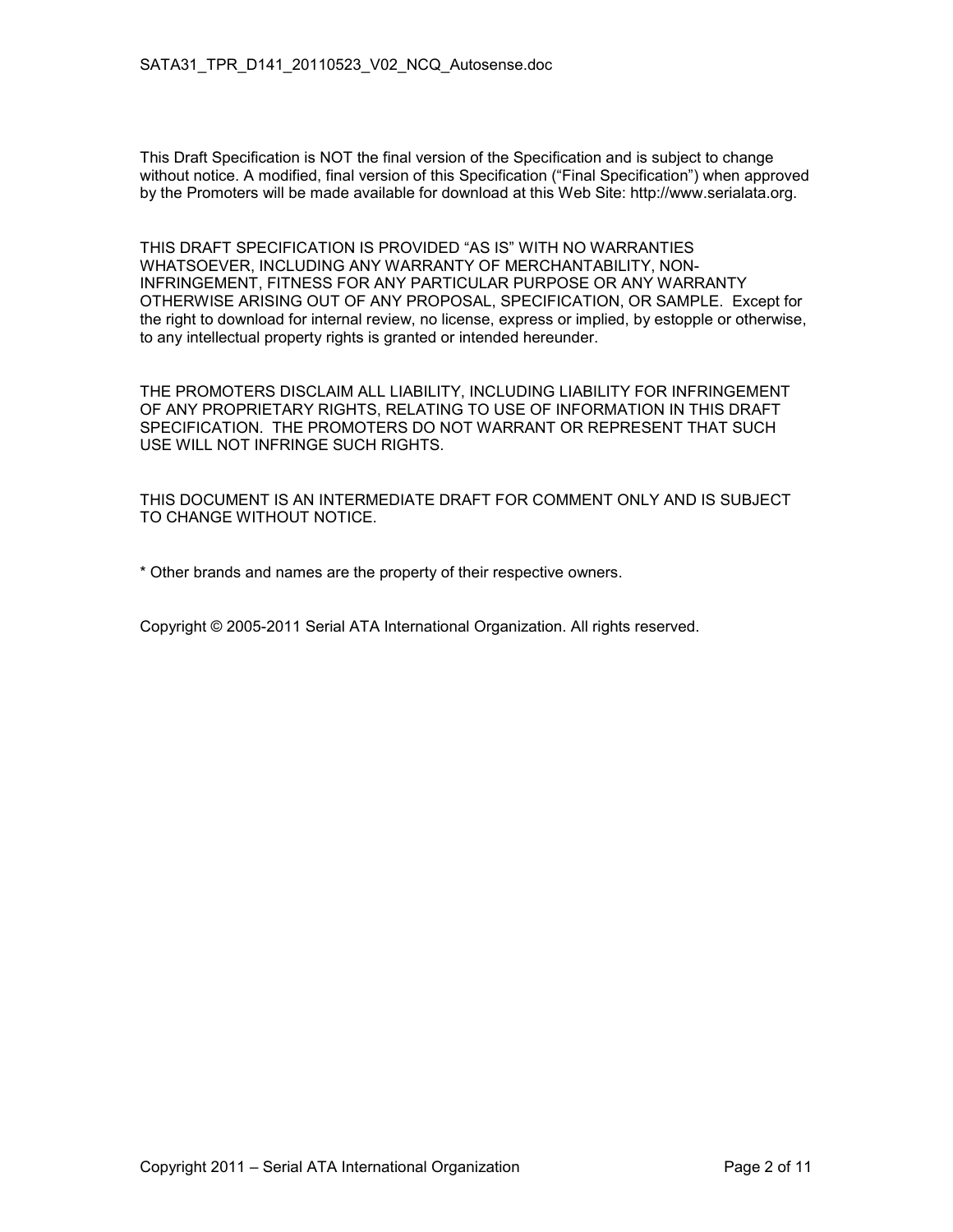## **Author Information**

| <b>Author Name</b> | Company            | e-mail address               |  |  |  |  |
|--------------------|--------------------|------------------------------|--|--|--|--|
| Jim Hatfield       | Seagate Technology | james.c.hatfield@seagate.com |  |  |  |  |
| Mark Overby        | nVidia             | moverby@nvidia.com           |  |  |  |  |

## **Workgroup Chair Information**

| Workgroup | <b>Chairperson Name</b> | e-mail address               |  |  |  |  |
|-----------|-------------------------|------------------------------|--|--|--|--|
| Digital   | Jim Hatfield            | james.c.hatfield@seagate.com |  |  |  |  |

## **Document History**

| <b>Version</b> | <b>Date</b> | <b>Comments</b>                            |  |  |  |  |
|----------------|-------------|--------------------------------------------|--|--|--|--|
| 00             | 02/25/2011  | Initial draft                              |  |  |  |  |
| 01             | 03/17/2011  | Updated the title<br>a)                    |  |  |  |  |
|                |             | added IDENTIFY DEVICE<br>b)                |  |  |  |  |
|                |             | added DCO SET<br>C)                        |  |  |  |  |
|                |             | added Software Settings Preservation<br>d) |  |  |  |  |
| 02             | 05/23/2011  | <b>Resolved TBDs</b><br>a)                 |  |  |  |  |
|                |             | added SPC-4 to 'Other references'<br>b)    |  |  |  |  |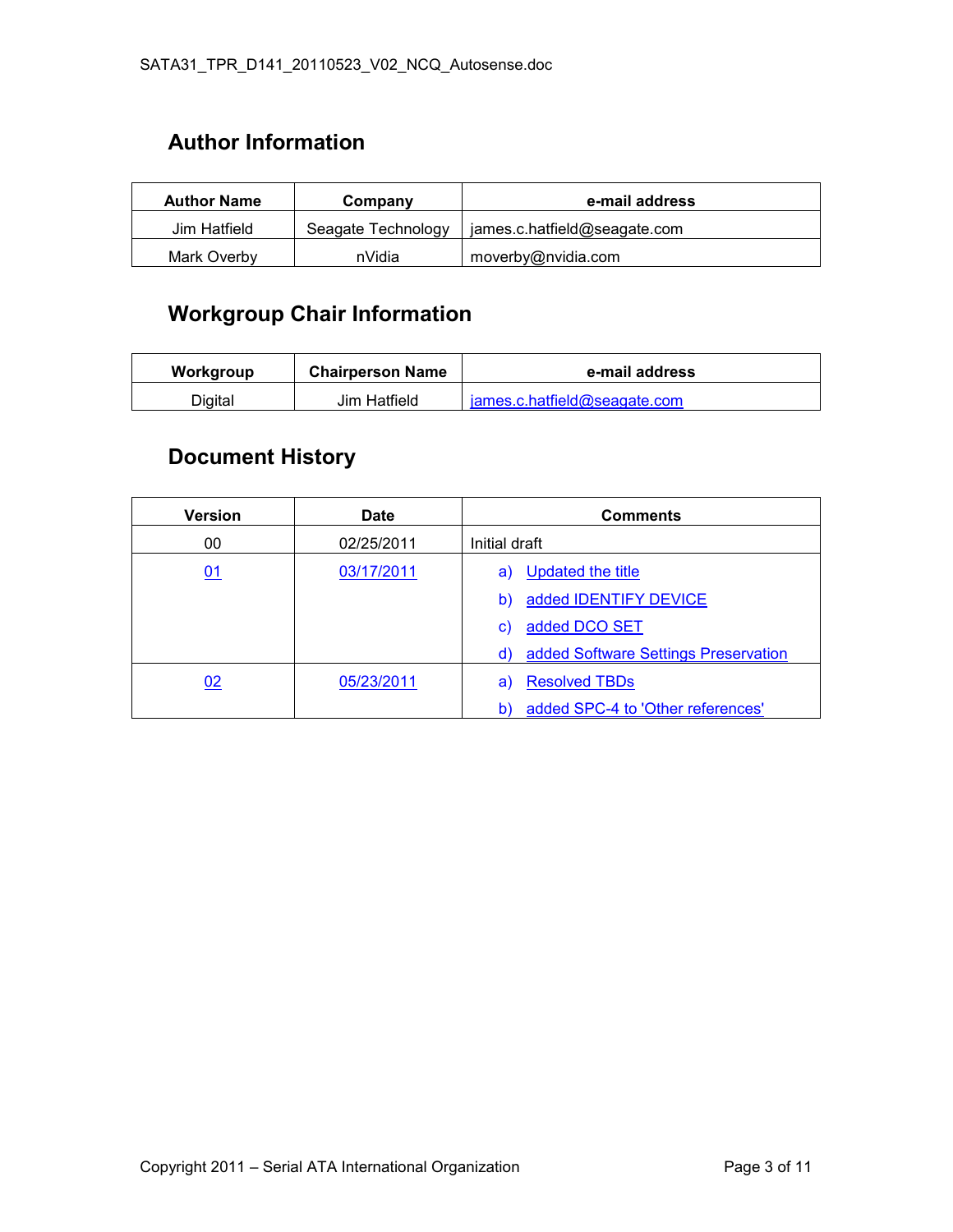## **1 Introduction**

This proposal integrates NCQ commands with the ACS-2 Sense Data Reporting feature set.

## **2 Summary of the problem**

The ACS-2 standard introduced the Sense Data Reporting feature set which defines a mechanism for an ATA device to return a SCSI-like sense key and sense code.

If the feature is enabled and the device needs to report an error, the device sets the Sense Data Available bit in the Status field when returning command completion with error. The host should see the bit set and respond by sending a REQUEST SENSE DATA EXT command to the device as the NEXT command. If the next command is not REQUEST SENSE DATA EXT, then the device clears the error information.

After an NCQ error, the next command processed must be one to read log 10h, or the command is ignored and the device keeps waiting for the log read request.

There is a conflict here: both require a different command to be the next command after an error is reported.

ACS-2 attempted to put in an exception for NCQ errors, but the text (bullet b) has double negatives and is confusing.

The sense data shall be cleared after:

- a) receiving any reset;
- b) acceptance of a command other than REQUEST SENSE DATA EXT command that does not read the NCQ Command Error log; or
- c) completion of a REQUEST SENSE DATA EXT command.

This proposal puts the sense data into log 10h, so that the host does not have to issue a separate REQUEST SENSE DATA EXT command after an NCQ error. Reading log 10h is embedded in some hardware implementations, so it is not practical to change the requirements for reading it as the next command.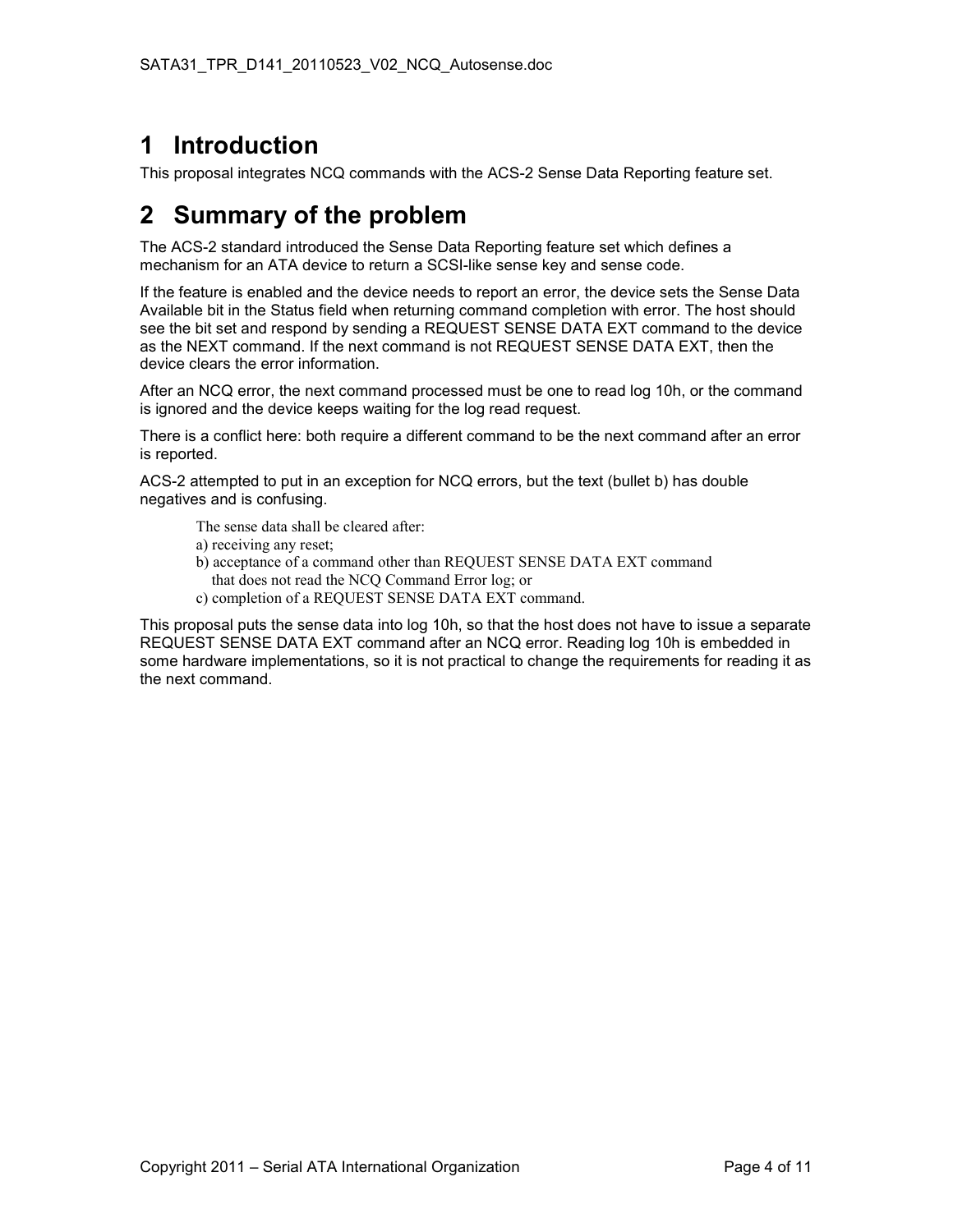## **3 Proposed changes**

[editor note: Existing text is black. New text is marked as underlined in blue color. Material to be deleted is red with strikethrough markings. 1

Changes are proposed for:

- a) Other References
- b) IDENTIFY DEVICE
- c) Device Configuration Overlay Set
- d) Software Settings Preservation
- e) Queued Error Log

[editors note: Add SPC-4 to section 3.2 ]

#### **3.2 References under development**

The following ANSI standards under development are referenced. Draft versions of these standards are available from http://www.T10.org or http://www.T13.org.

ATA/ATAPI-8 Serial Transport (ATA8-AST) [ANSI INCITS T13/1697-D] ATA/ATAPI-8 Parallel Transport (ATA8-APT) [ANSI INCITS T13/1698-D] ATA Host Adapter Standards - 2 (HBA-2) [ANSI INCITS T13/2014D] SCSI Primary Commands - 4 (SPC-4) [ANSI INCITS T10/1731-D]

[editors note: Add a new bit to IDENTIFY DEVICE (section 13.2) as noted below. Consider using word 77 bit 6 (which is the next 'reserved' bit) ]

#### **13.2 IDENTIFY DEVICE**

13.2.1.18 Word 78: Serial ATA features supported

......

word 78 bit 7

Bit 7, when set to one indicates that the device supports NCQ Autosense (see 13.7.3). This bit shall only be set to one if the device supports NCQ as shown in bit 8 of Word 76. ......

Bits 87-15 are reserved and shall be cleared to zero

[editors note: Add this new text to DCO SET, word 8]

#### **13.4.2 Device Configuration Overlay Set**

...... WORD 8: Serial ATA command / feature sets supported

This word enables configuration of command sets and feature sets.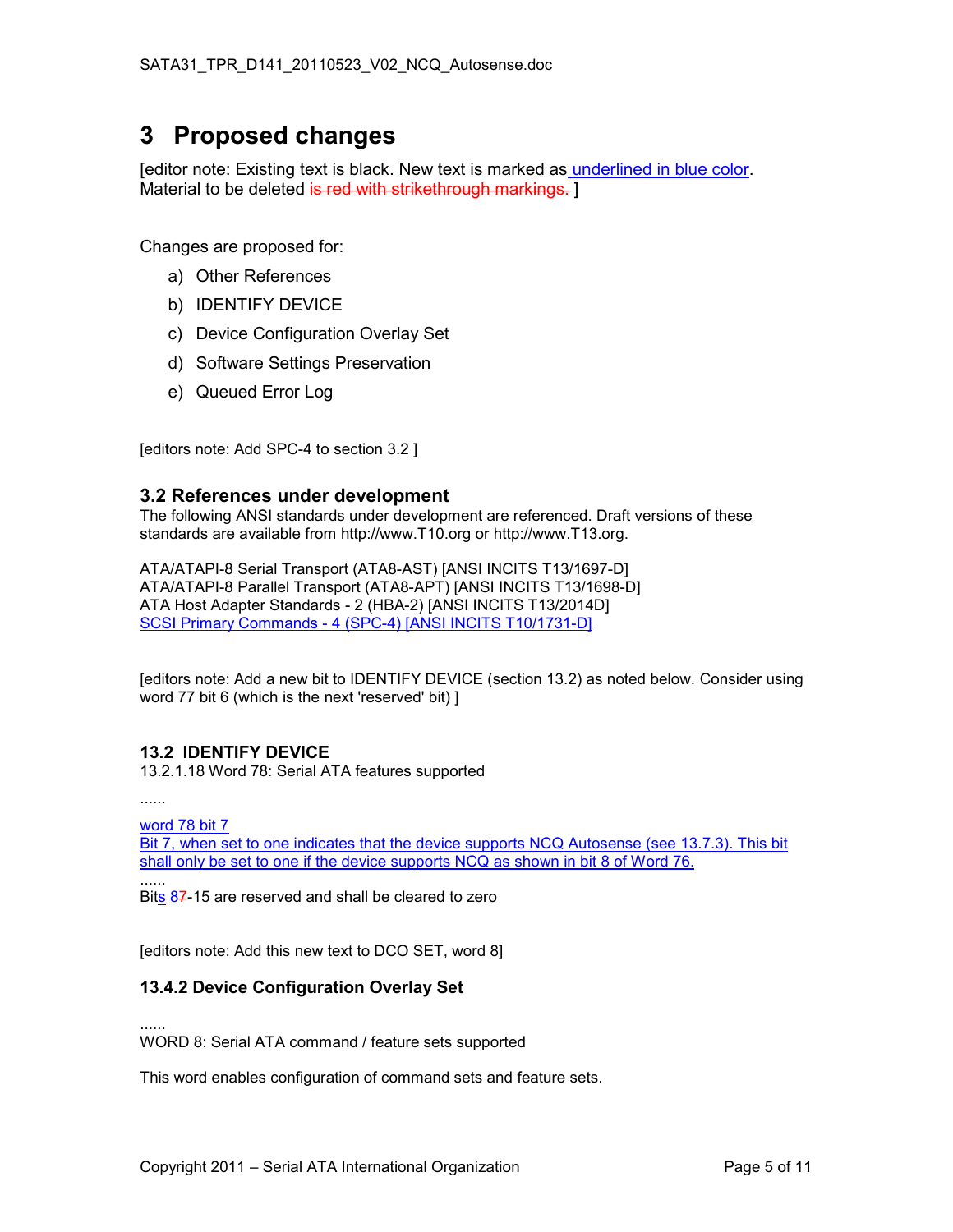If bit 0 of word 8 is cleared to zero, then the device shall:

- a) disable support for Native Command Queuing;
- b) clear word 76 bits 8,11,and 12 in the IDENTIFY DEVICE data to zero;
- c) clear word 78 bit 7 in the IDENTIFY DEVICE data to zero;
- d) clear word 78 bits 1, 2, and 4 in the IDENTIFY DEVICE data to zero;
- e) clear word 79 bits 1, 2 and 4 in the IDENTIFY DEVICE data to zero; and
- f) if NCQ is disabled and READ FPDMA QUEUED or WRITE FPDMA QUEUED is issued to the device, the device shall abort the command with the ERR bit set to one in the Status field and the ABRT bit set to one in the Error field.

The setting of this bit is applicable to non-PACKET devices only.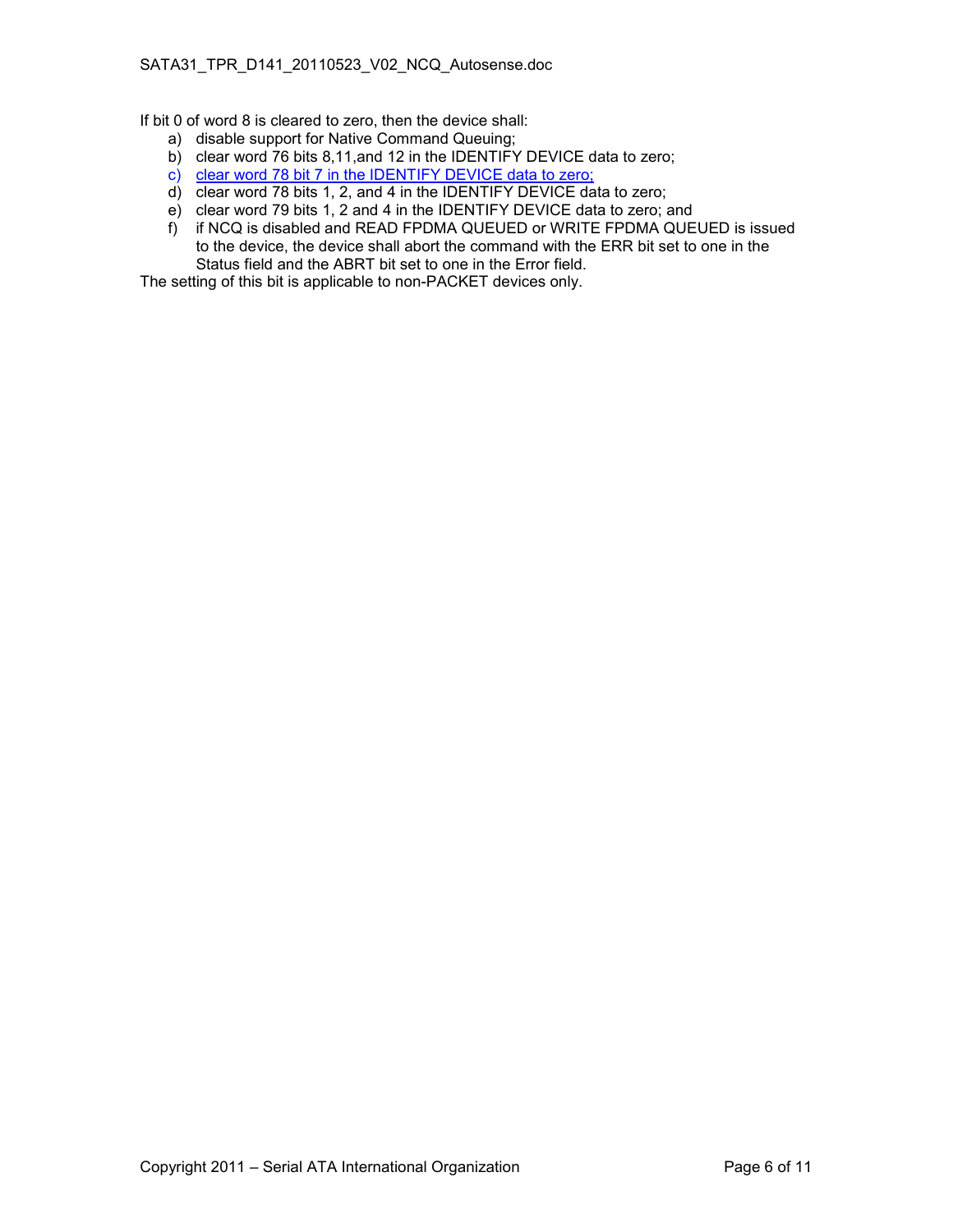[editors note: Alphabetize the list of SET FEATURES subcommands ]

[editors note: Add new text to Software Settings Preservation]

#### **13.5 Software Settings Preservation (Optional)**

When a device is enumerated, software configures the device using SET FEATURES and other commands. These software settings are often preserved across software reset but not necessarily across COMRESET. In Parallel ATA, only commanded hardware resets may occur, thus legacy mode software only reprograms settings that are cleared for the particular type of reset it has issued. In Serial ATA, COMRESET is equivalent to hardware reset and a noncommanded COMRESET may occur if there is an asynchronous loss of signal. Since COMRESET is equivalent to hardware reset, in the case of an asynchronous loss of signal some software settings may be lost without legacy mode software knowledge. In order to avoid losing important software settings without legacy mode driver knowledge, the software settings preservation ensures that the value of important software settings is maintained across a COMRESET. Software settings preservation may be enabled or disabled using SET FEATURES with a subcommand code of 06h (refer to section 13.3.6). If a device supports software settings preservation, the feature shall be enabled by default.

The software settings that shall be preserved across COMRESET are listed below. The device is only required to preserve the indicated software setting if it supports the particular feature/command the setting is associated with.

**INITIALIZE DEVICE PARAMETERS:** Device settings established with the INITIALIZE DEVICE PARAMETERS command. This command is obsolete in the ATA8-ACS standard, and was last defined in the ATA/ATAPI-5 standard.

**Power Management Feature Set Standby Timer:** The Standby timer used in the Power Management feature set.

**Read/Write Stream Error Log:** The Read Stream Error Log and Write Stream Error Logs (accessed using the GPL feature set commands).

**Security mode state:** The security mode state established by Security Mode feature set commands (refer to the ATA8-ACS standard). The device shall not transition to a different security mode state based on a COMRESET. For example, the device shall not transition from the SEC5: Unlocked / not Frozen state to state SEC4: Security enabled / Locked when a COMRESET occurs, instead the device shall remain in the SEC5: Unlocked / not Frozen state.

**SECURITY FREEZE LOCK:** The Frozen mode setting established by the SECURITY FREEZE LOCK command.

**SECURITY UNLOCK:** The unlock counter that is decremented as part of a failed SECURITY UNLOCK command attempt.

**SET MAX ADDRESS (EXT):** The maximum LBA specified in SET MAX ADDRESS or SET MAX ADDRESS EXT.

**SET FEATURES (Sense Data Reporting Enable/Disable):** The enable/disable setting established by the SET FEATURES command with subcommand code of C3h.

**SET FEATURES (Write Cache Enable/Disable):** The write cache enable/disable setting established by the SET FEATURES command with subcommand code of 02h or 82h.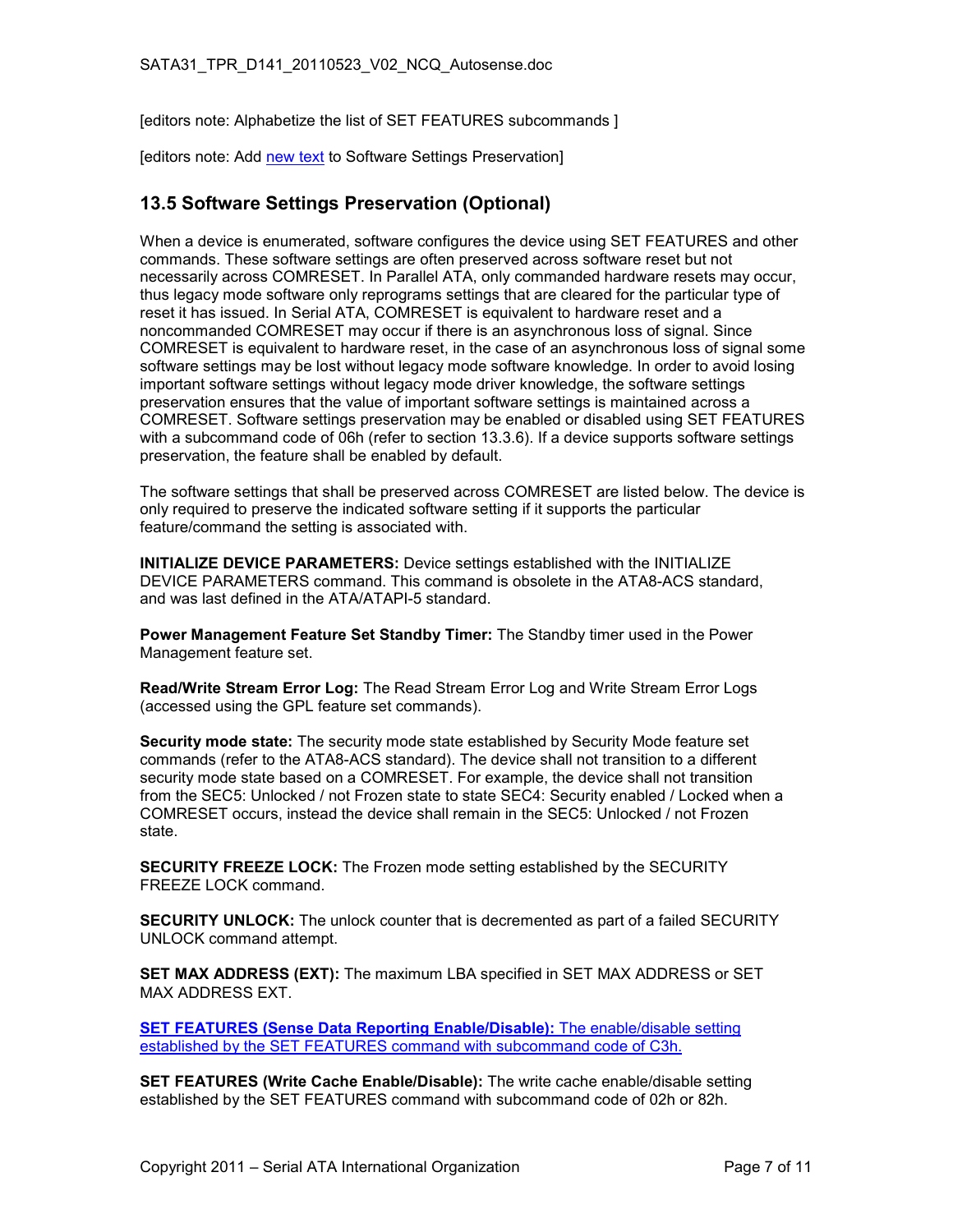**SET FEATURES (Set Transfer Mode):** PIO, Multiword, and UDMA transfer mode settings established by the SET FEATURES command with subcommand code of 03h.

**SET FEATURES (Advanced Power Management Enable/Disable):** The advanced power management enable/disable setting established by the SET FEATURES command with subcommand code of 05h or 85h. The advanced power management level established in the Count(7:0) register when advanced power management is enabled (SET FEATURES subcommand code 05h) shall also be preserved.

**SET FEATURES (Read Look-Ahead):** The read look-ahead enable/disable setting established by the SET FEATURES command with subcommand code of 55h or AAh.

**SET FEATURES (Release Interrupt):** The release interrupt enable/disable setting established by the SET FEATURES command with a subcommand code of 5Dh or DDh.

**SET FEATURES (SERVICE Interrupt):** The SERVICE interrupt enable/disable setting established by the SET FEATURES command with a subcommand code of 5Eh or DEh.

**SET FEATURES (Reverting to Defaults):** The reverting to power-on defaults enable/disable setting established by the SET FEATURES command with a subcommand code of CCh or 66h.

**SET MULTIPLE MODE:** The block size established with the SET MULTIPLE MODE command.

**NCQ QUEUE MANAGEMENT (Deadline Handling):** The state of WDNC and RDNC.

**Write-Read-Verify feature set:** The contents of IDENTIFY DEVICE data word 120 bit 1, words 210-211, and word 220 bits (7:0). The device shall not return to its Write-Read-Verify factory default setting after processing a COMRESET.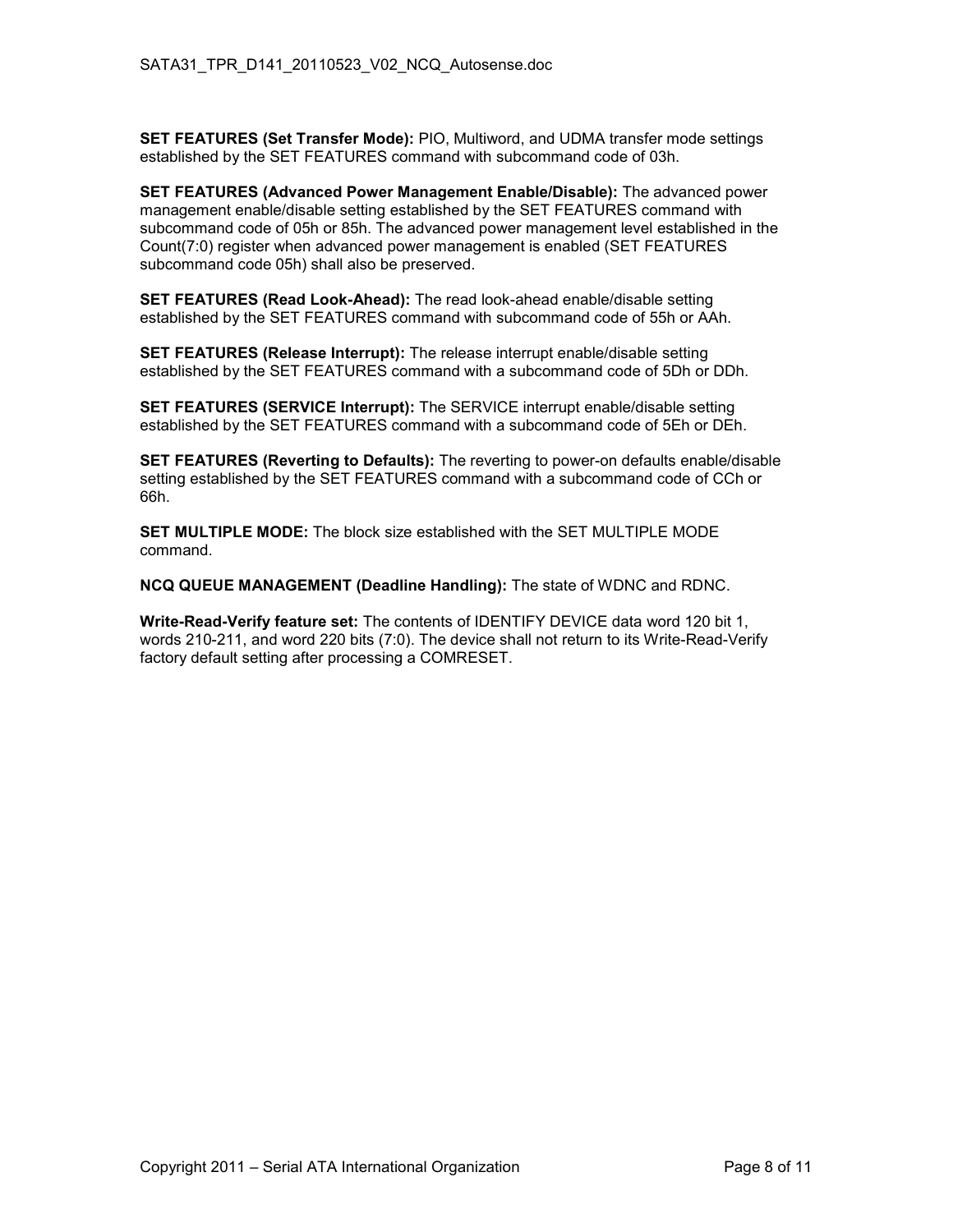[editors note: update section 13.7.3 as noted below.]

#### **13.7.3 Queued Error Log (10h)**

The error-handling scheme for native queued commands halts processing of commands after the host is notified of an error on a native queued command. This allows host software to intervene and take appropriate action to resolve the error and avoids the potential for inconsistency due to data dependencies in the outstanding commands. The host explicitly restarts command processing by issuing a specific command to the device that results in the device aborting all remaining outstanding commands. Because the shadow Status and Error registers are not sufficiently large to contain both information about the error condition and the tag identifying the erring queued command, an additional log has been added in order for the host to be able to retrieve additional information for erring queued commands.

The General Purpose Logging (GPL) feature set is defined in the ATA8-ACSACS-2 standard.

If IDENTIFY DEVICE word 76 bit 15 is set to one, the Queued Error Log may be read using either of the READ LOG EXT or READ LOG DMA EXT commands.

If IDENTIFY DEVICE word 76 bit 15 is cleared to zero, the Queued Error Log shall be read using the READ LOG EXT command. An attempt to read the Queued Error Log using the READ LOG DMA EXT command shall be aborted and the state of the device shall not change.

Reading the Queued Error Log (10h) has the additional side effect defined in section **[editors**] note: 13.6.2] of aborting any outstanding queued commands and returns a device that has halted due to a queued command error to a state where it has no commands outstanding and is again ready to accept commands (e.g., after completion of a command to read the log the device returns to state DI0:Device idle state as defined in section **[editors note: 11.2]**). The Queued Error Log contains extended command error information.

The Queued Error Log reflects the error information for the first recorded NCQ command with error until such time as another NCQ error is encountered after reading the Queued Error Log. The contents of the Queued Error Log are indeterminate after a software reset or a COMRESET.

Devices supporting the native queued capability shall support the Queued Error Log. The Queued Error Log is one page in length and is defined in [Figure 1.](#page-9-0)

If the device supports NCQ Autosense (i.e., IDENTIFY DEVICE word 78 bit 7 is set to one), then:

- a) the Sense Key field;
- b) the Additional Sense Code field; and
- c) the Additional Sense Code Qualifier field

shall be set to values defined in SPC-4.

If the device does not support NCQ Autosense (i.e., IDENTIFY DEVICE word 78 bit 7 is cleared to zero), then:

- d) the Sense Key field shall be cleared to zero;
- e) the Additional Sense Code field shall be cleared to zero; and
- f) the Additional Sense Code Qualifier field shall be cleared to zero.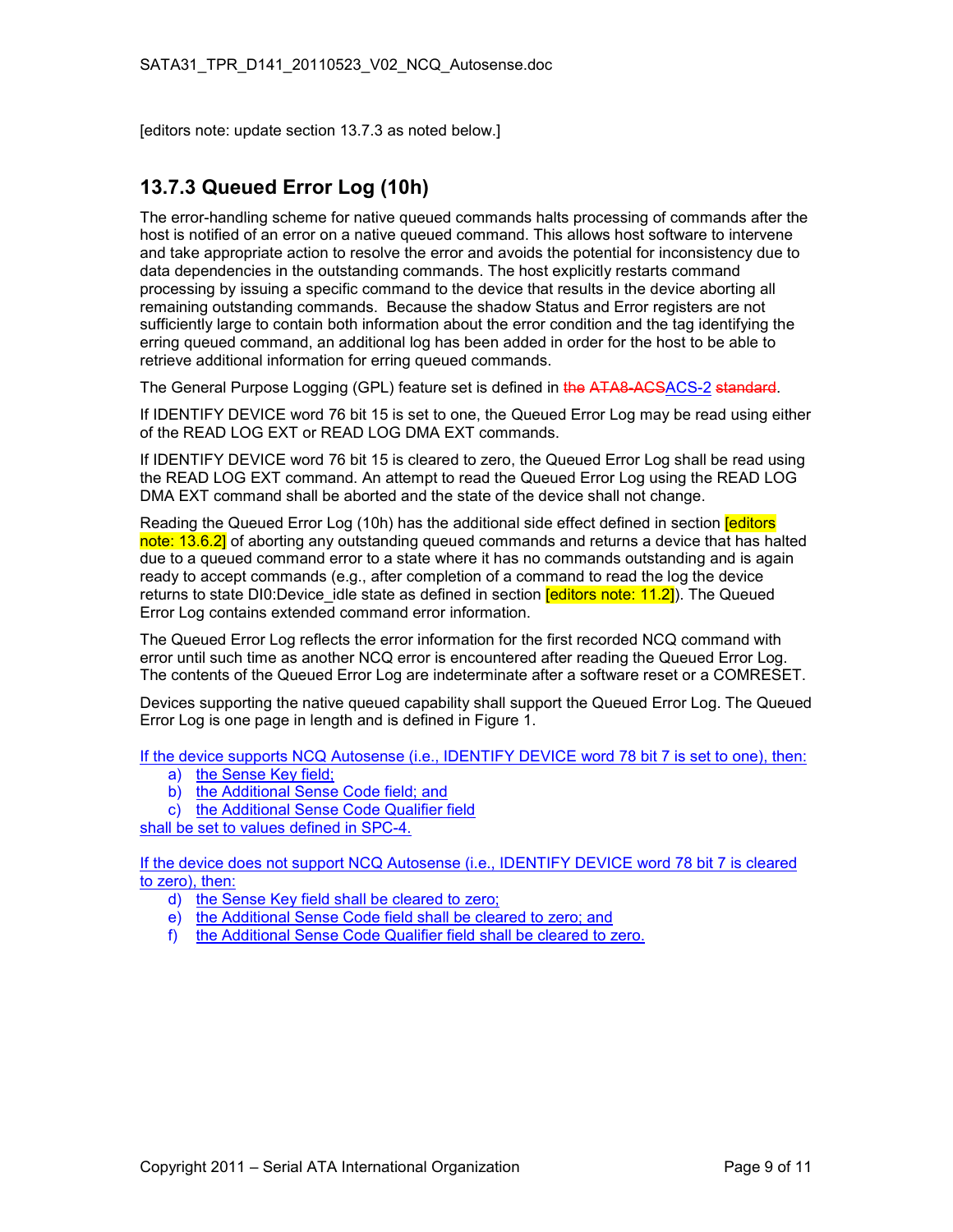#### <span id="page-9-0"></span>SATA31\_TPR\_D141\_20110523\_V02\_NCQ\_Autosense.doc

| <b>Byte</b>             | $\overline{7}$                           | 6          | 5 | 4             | $\mathbf{3}$ | $\overline{\mathbf{2}}$ | 1 | $\mathbf 0$ |  |
|-------------------------|------------------------------------------|------------|---|---------------|--------------|-------------------------|---|-------------|--|
| 0                       | <b>NQ</b>                                | <b>UNL</b> | R | <b>TAG</b>    |              |                         |   |             |  |
| $\mathbf 1$             | Reserved                                 |            |   |               |              |                         |   |             |  |
| $\overline{\mathbf{c}}$ |                                          |            |   | <b>Status</b> |              |                         |   |             |  |
| 3                       |                                          |            |   | Error         |              |                         |   |             |  |
| 4                       |                                          |            |   |               | LBA(7:0)     |                         |   |             |  |
| 5                       | LBA(15:8)                                |            |   |               |              |                         |   |             |  |
| 6                       | LBA(23:16                                |            |   |               |              |                         |   |             |  |
| 7                       | Device                                   |            |   |               |              |                         |   |             |  |
| 8                       | LBA(31:24)                               |            |   |               |              |                         |   |             |  |
| 9                       | LBA(39:24)                               |            |   |               |              |                         |   |             |  |
| 10                      | LBA(47:40)                               |            |   |               |              |                         |   |             |  |
| 11                      | Reserved                                 |            |   |               |              |                         |   |             |  |
| 12                      | Count(7:0)                               |            |   |               |              |                         |   |             |  |
| 13                      | Count(15:8)                              |            |   |               |              |                         |   |             |  |
| 14                      | Reserved Sense Key                       |            |   |               |              |                         |   |             |  |
| 15                      | Reserved Additional Sense Code           |            |   |               |              |                         |   |             |  |
| 16                      | Reserved Additional Sense Code Qualifier |            |   |               |              |                         |   |             |  |
| 17                      | Reserved                                 |            |   |               |              |                         |   |             |  |
| 18                      | Reserved                                 |            |   |               |              |                         |   |             |  |
| 19                      | Reserved                                 |            |   |               |              |                         |   |             |  |
| 20                      |                                          |            |   |               |              |                         |   |             |  |
| $\cdots$                | Reserved                                 |            |   |               |              |                         |   |             |  |
| 255                     |                                          |            |   |               |              |                         |   |             |  |
| 256                     |                                          |            |   |               |              |                         |   |             |  |
| $\ldots$                | Vendor Specific                          |            |   |               |              |                         |   |             |  |
| 510                     |                                          |            |   |               |              |                         |   |             |  |
| 511                     | Data Structure Checksum                  |            |   |               |              |                         |   |             |  |

#### **Figure 1 – [Figure 221] Queued Error Log data structure definition**

- TAG If the NQ bit is cleared to zero, the TAG field contains the TAG corresponding to the queued command that failed.
- UNL If set to one indicates that the error condition was a result of receiving an IDLE IMMEDIATE command with the Unload Feature specified. If cleared to zero, the reason for the error was not due to reception of an IDLE IMMEDIATE command with the Unload Feature specified. If the last command received was an Unload Immediate, the device shall not load the heads to the media when reading the Queued Error Log.